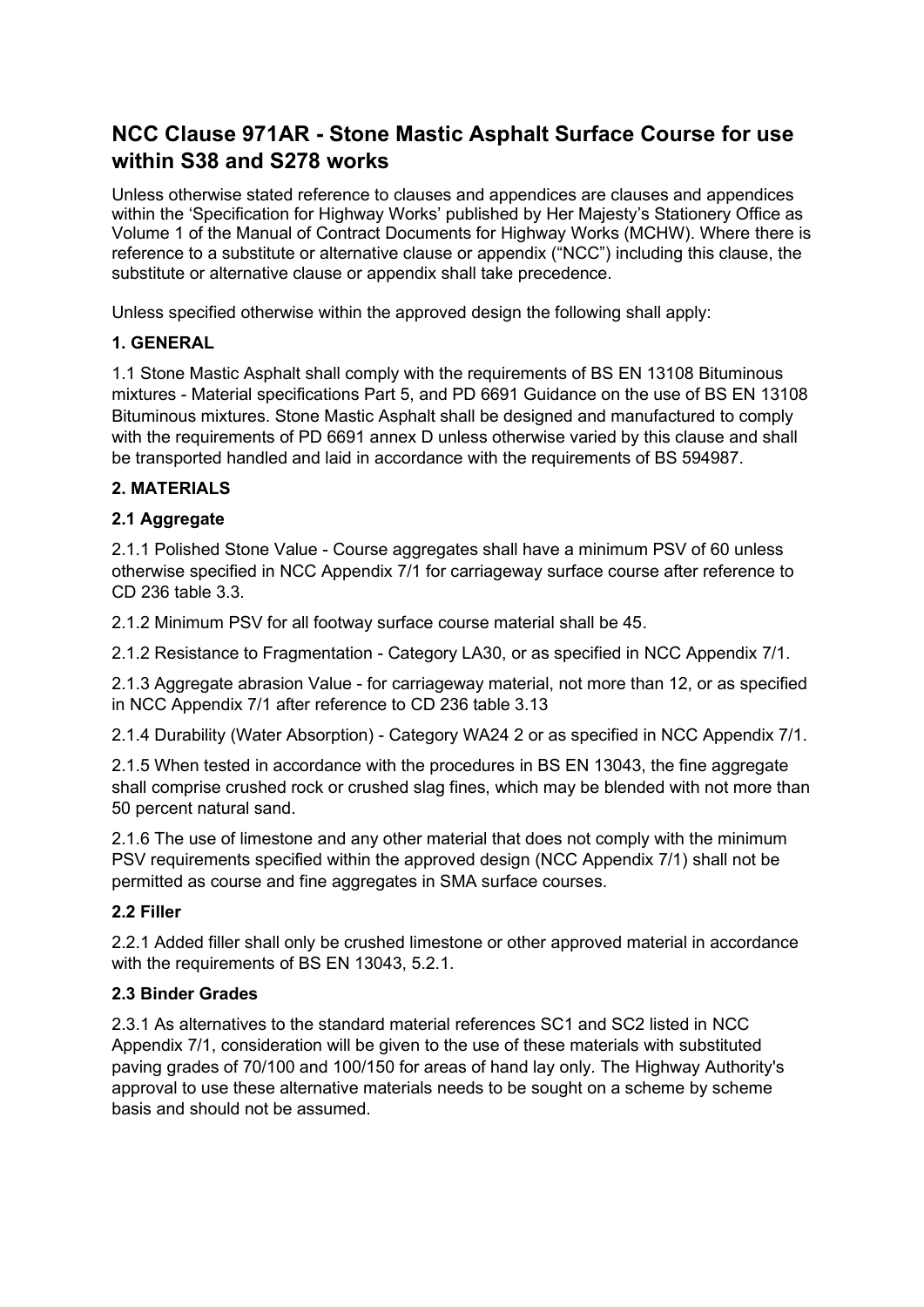## **3. MIXTURE**

3.1 The target grading for the mixture shall fall within the limits given in PD 6691 table D1, unless agreed otherwise by the Highway Authority.

3.2 The manufacturer shall carry out initial type testing in accordance with EN 13108 - 20 to demonstrate conformity with EN 13108 - 5 and PD 6691, as amended below.

3.3 Minimum binder contents shall be (but see paragraph 3.4):

20mm Bmin 5.8

14mm Bmin 6.0

10mm Bmin 6.4

6mm Bmin 7.0

3.4 Mixtures containing polymer modified bitumen conforming to BS EN 14023 may be permitted.

3.5 Void content shall be Vmin1.5 and Vmax4 when tested in accordance with PD 6691 table 4 but with the amendment that BS EN 12697-6 procedure C - sealed specimen shall be used to determine specimen bulk density.

## **4. COMPACTION**

4.1 Stone mastic asphalt shall be compacted to practical refusal following the general requirements of BS 594987 clause 9.

4.2 The degree of compaction shall be assessed in accordance with Clause 901.20.

4.3 Testing shall be carried out by a laboratory approved by the Highway Authority.

4.4 Test cores shall be extracted by a laboratory approved by the Highway Authority.

### **5. SURFACE TEXTURE**

5.1 Texture depth as specified in NCC Appendix 7/1 but shall generally be 1.3mm for high speed roads and 1.0mm for all other roads

5.2 Texture depth measurement shall be carried out in accordance with clause 921.

5.3 Grit shall be applied as specified within the approved design (NCC Appendix 7/1) and/or NCC Clause 972AR.

## **6. NOMINAL LAYER THICKNESS**

Unless otherwise stated in NCC Appendix 7/1 nominal compacted thickness shall be:

20mm aggregate: 50 - 75mm

14mm aggregate: 40mm

10mm aggregate: 40mm.

6mm aggregate: 25mm when used as footway surface course and 15 - 35mm when used as a regulating layer.

#### **7. RECLAIMED ASPHALT**

7.1 Unless otherwise permitted within the approved design Reclaimed Asphalt shall not be permitted for use in Stone Mastic Asphalt surfacing course.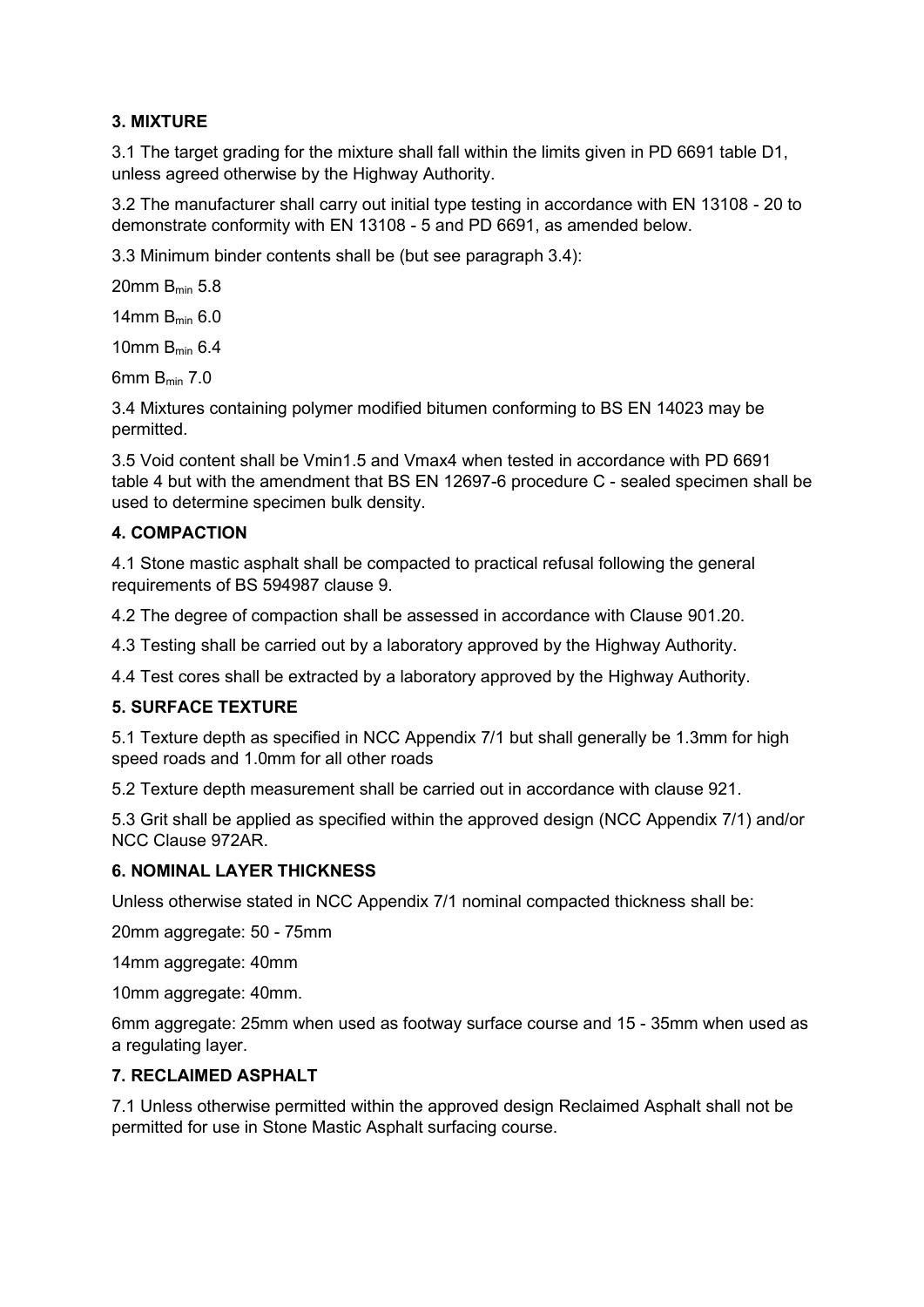# **NCC Clause 972AR Surface Treatments - Application Of Grit To Enhance Early Life Skidding Resistance**

Unless otherwise stated reference to clauses and appendices are clauses and appendices within the 'Specification for Highway Works' published by Her Majesty's Stationery Office as Volume 1 of the Manual of Contract Documents for Highway Works (MCHW). Where there is reference to a substitute or alternative clause or appendices ("NCC") including this clause, the substitute or alternative clause or appendices shall take precedence.

Unless specified otherwise within the approved design the following shall apply:

## **1. General**

1.1 Where stated within the approved design (NCC Appendix 7/1) newly laid Stone Mastic Asphalt surface courses shall be treated using one of the following methods.

## **2. Method A (Material SG1)**

2.1 Method A: Application of the sealing grit is required to any section of surfacing comprising material references SC1 and SC2 and any other scheme specific surfacing material identified within the approved design (NCC Appendix 7/1) requiring so to be treated. Material and method particulars are provided below.

2.2 The aggregate shall comprise of 0/4mm bitumen coated grit and shall be supplied from a source approved by the Highway Authority. The aggregate grading shall fall within the appropriate envelope given in NCC Table 972AR/1. The grit shall be mechanically applied at a rate between 0.5 and 0.7 kg/m² during compaction.

| Test sieve aperture size (mm) | % by mass passing |  |  |
|-------------------------------|-------------------|--|--|
| 6.3                           | 100               |  |  |
| 3.35                          | 85 - 100          |  |  |
| 0.60                          | $30 - 55$         |  |  |
| 0.212                         | 14 - 32           |  |  |
| 0.075                         | 5 - 17            |  |  |

**NCC Table 972AR/1 - Aggregate Grading for Sealing Grit (SG1)**

Note: Up to 25% by mass of the fine aggregate passing the 3.35mm sieve may be sand.

2.3 The soluble binder content of the sealing grit for all aggregates shall be  $3 + 0.5\%$ .

2.4 The bitumen coated grit shall be free flowing.

2.5 The Grade of binder shall be in accordance with NCC Table 972AR/2.

## **NCC Table 972AR/2 - Grade of Binder for Coated Grit (SG1) Grade of binder for bitumen**

| <b>Period</b>       | <b>Category A Traffic</b> | <b>Category B Traffic</b> |
|---------------------|---------------------------|---------------------------|
| Winter (Oct-Mar)    | 100 s to 300 pen          | 100 s to 300 pen          |
| Summer (April-Sept) | 200 s to 200 pen          | 200 s to 300 pen          |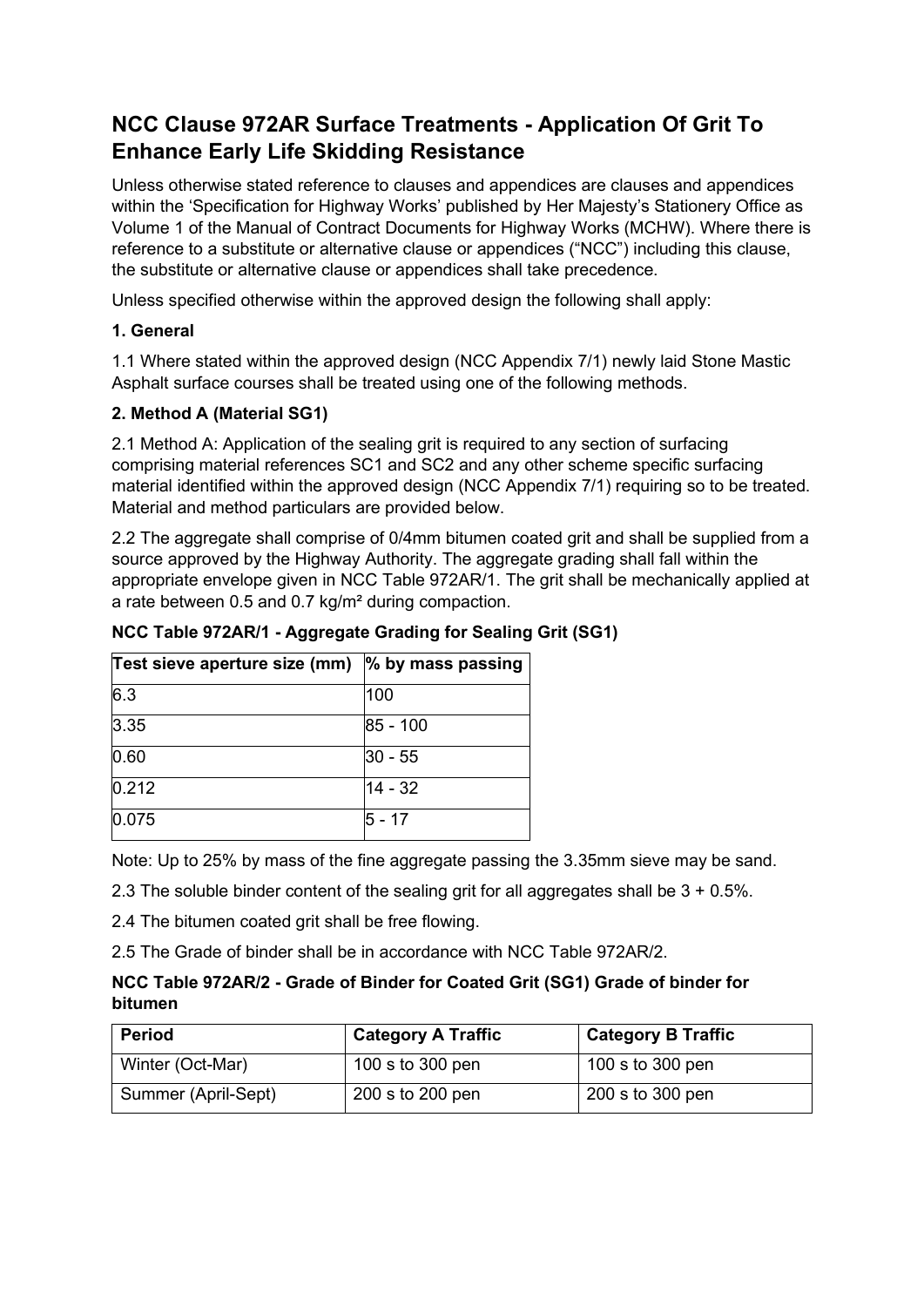# **3. Application of Aggregate**

3.1 The application of grit to areas of surface courses shall be by mechanical calibrated roller mounted spreader capable of distributing grit to an even rate of spread. Application of grit by hand operations shall only be permitted in the following circumstances:

- − In confined spaces, where it is impractical for a mechanical spreader to operate;
- − As a temporary expedient, when adjustments have to be made to the spreader distribution mechanism;
- − When hand laying of the surface course is permitted; or
- − To correct uneven distribution of grit.

3.2 The coated grit shall be uniformly applied and then rolled on to the surface after an initial roll by the primary roller. The surface shall then be rolled and compacted in accordance with the requirements of Clause 901.

3.3 Prior to the opening of the lane to traffic the excess coated grit shall be swept off the surface using a mechanical sweeper.

# **4. Method B (Material G1) – Equestrian traffic**

4.1 Method B: Application of the grit is restricted to those sections of newly laid surfacing material identified within the approved design (NCC Appendix 7/1) that are to be used by equestrian traffic. Material and method particulars are provided below.

# **5.1 Aggregate**

5.1 The aggregate (grit) shall comprise of 3mm crushed quartzite grit and shall be supplied from a source approved by the Highway Authority. The aggregate grading shall fall within the appropriate envelope given in NCC Table 972AR/3. Other similar types of aggregates and grading may be equally effective, but the Contractor shall undertake trials and provide a report confirming the effectiveness of any alternative. The quartzite grit shall be applied at a rate between 0.7 and 1.0 kg/m².

| Test sieve aperture size (mm) | % by mass passing |  |  |
|-------------------------------|-------------------|--|--|
| 6.3                           | 100               |  |  |
| 5.0                           | $95 - 100$        |  |  |
| 3.35                          | $66 - 90$         |  |  |
| 1.18                          | $0 - 20$          |  |  |
| 0.60                          | 0 - 8             |  |  |
| 0.075                         | $0 - 1.5$         |  |  |

| NCC Table 972AR/3 - Aggregate Grading for Quartzite Grit (G1) |  |  |  |
|---------------------------------------------------------------|--|--|--|
|---------------------------------------------------------------|--|--|--|

## **6. Application of Aggregate**

6.1 The application of grit to areas of surface courses shall be by mechanical calibrated roller mounted spreader capable of distributing grit to an even rate of spread. Application of grit by hand operations shall only be permitted in the following circumstances:

- − In confined spaces, where it is impractical for a mechanical spreader to operate;
- − As a temporary expedient, when adjustments have to be made to the spreader distribution mechanism;